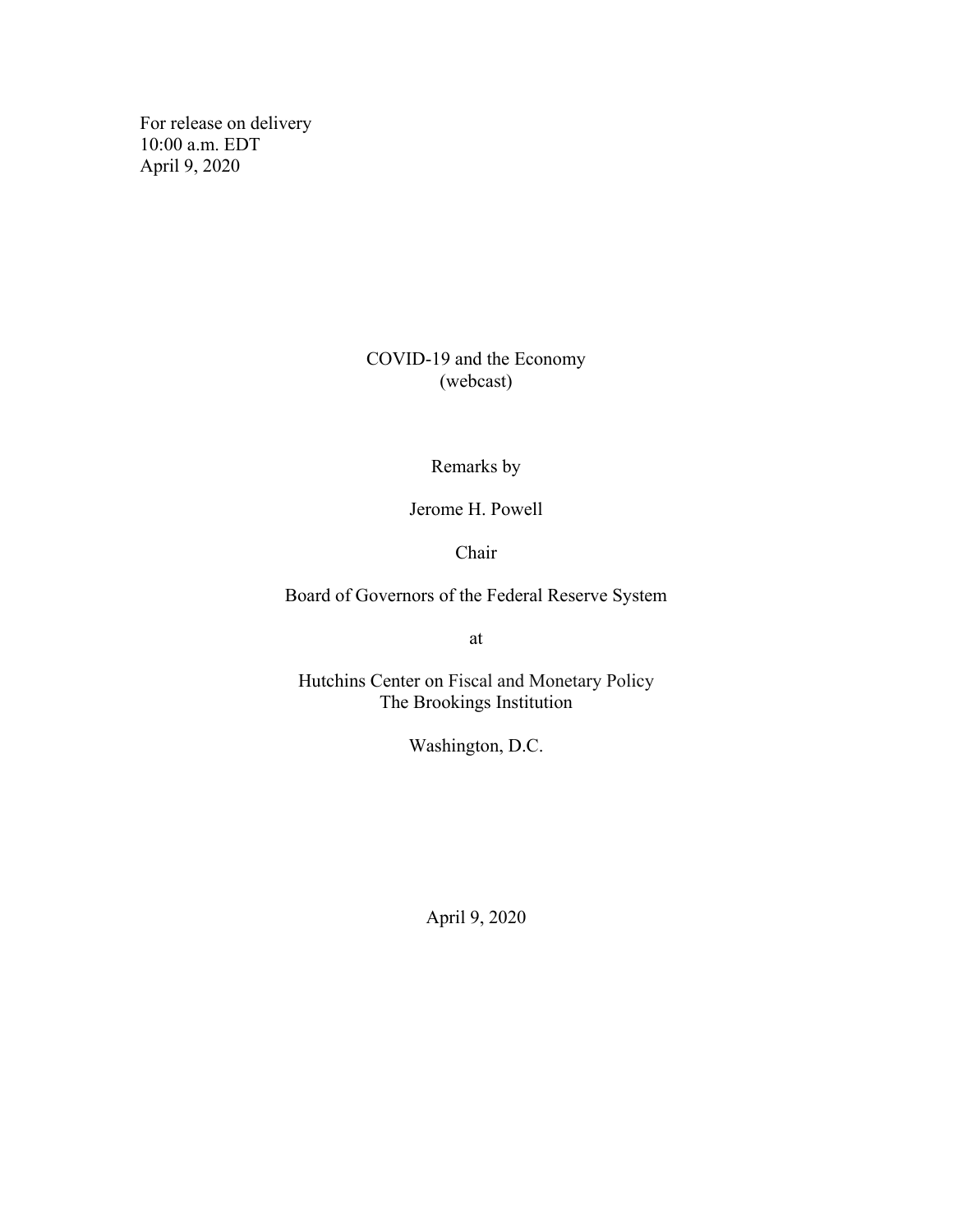Good morning. The challenge we face today is different in scope and character from those we have faced before. The coronavirus has spread quickly around the world, leaving a tragic and growing toll of illness and lost lives. This is first and foremost a public health crisis, and the most important response is coming from those on the front lines in hospitals, emergency services, and care facilities. We watch in collective awe and gratitude as these dedicated individuals put themselves at risk in service to others and to our nation.

Like other countries, we are taking forceful measures to control the spread of the virus. Businesses have shuttered, workers are staying home, and we have suspended many basic social interactions. People have been asked to put their lives and livelihoods on hold, at significant economic and personal cost. We are moving with alarming speed from 50-year lows in unemployment to what will likely be very high, although temporary, levels.

All of us are affected, but the burdens are falling most heavily on those least able to carry them. It is worth remembering that the measures we are taking to contain the virus represent an essential investment in our individual and collective health. As a society, we should do everything we can to provide relief to those who are suffering for the public good.

The recently passed Cares Act is an important step in honoring that commitment, providing \$2.2 trillion in relief to those who have lost their jobs, to low- and middleincome households, to employers of all sizes, to hospitals and health-care providers, and to state and local governments. And there are reports of additional legislation in the works. The critical task of delivering financial support directly to those most affected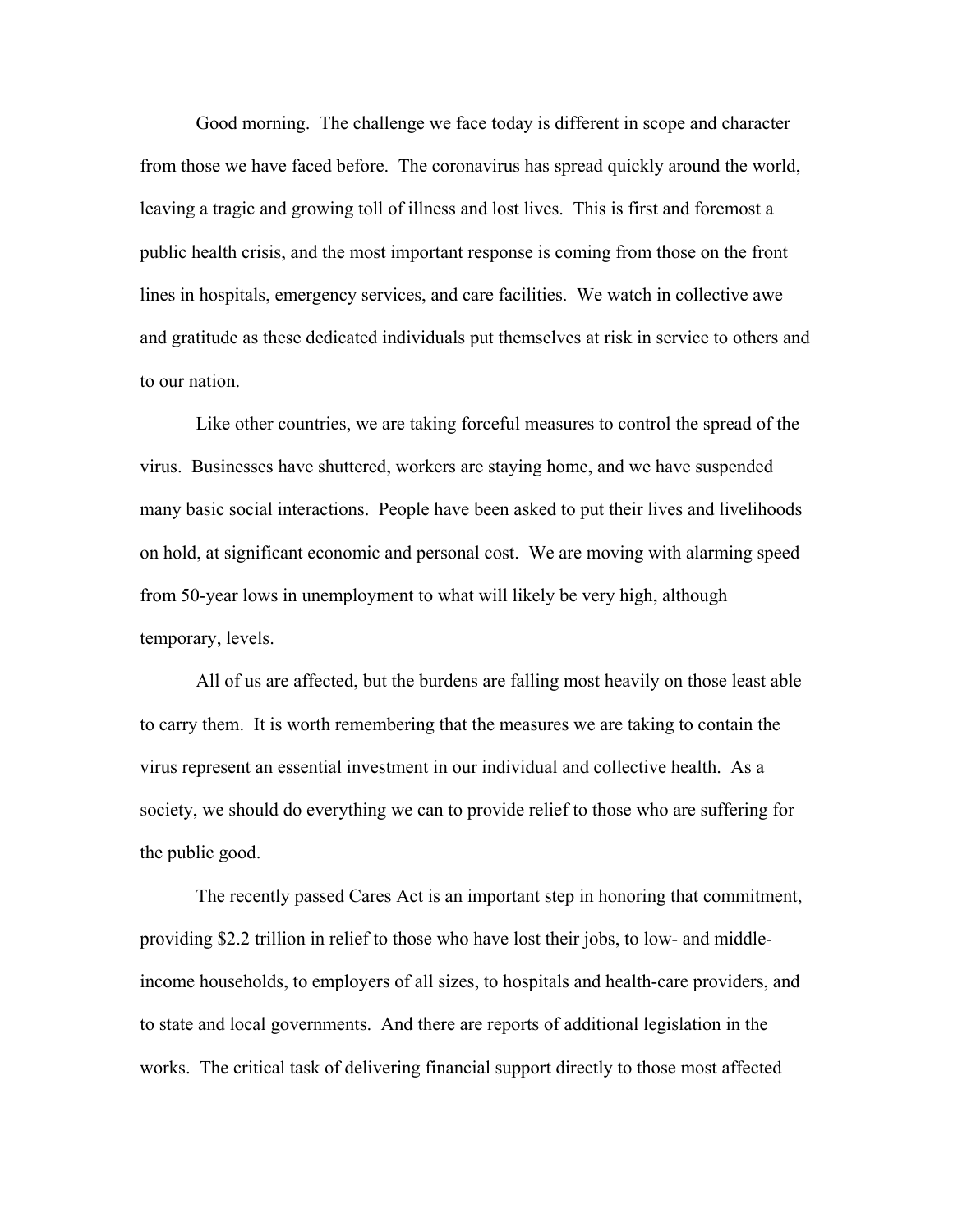falls to elected officials, who use their powers of taxation and spending to make decisions about where we, as a society, should direct our collective resources.

The Fed can also contribute in important ways: by providing a measure of relief and stability during this period of constrained economic activity, and by using our tools to ensure that the eventual recovery is as vigorous as possible.

To those ends, we have lowered interest rates to near zero in order to bring down borrowing costs. We have also committed to keeping rates at this low level until we are confident that the economy has weathered the storm and is on track to achieve our maximum-employment and price-stability goals.

Even more importantly, we have acted to safeguard financial markets in order to provide stability to the financial system and support the flow of credit in the economy. As a result of the economic dislocations caused by the virus, some essential financial markets had begun to sink into dysfunction, and many channels that households, businesses, and state and local governments rely on for credit had simply stopped working. We acted forcefully to get our markets working again, and, as a result, market conditions have generally improved.

Many of the programs we are undertaking to support the flow of credit rely on emergency lending powers that are available only in very unusual circumstances—such as those we find ourselves in today—and only with the consent of the Secretary of the Treasury. We are deploying these lending powers to an unprecedented extent, enabled in large part by the financial backing from Congress and the Treasury. We will continue to use these powers forcefully, proactively, and aggressively until we are confident that we are solidly on the road to recovery.

- 2 -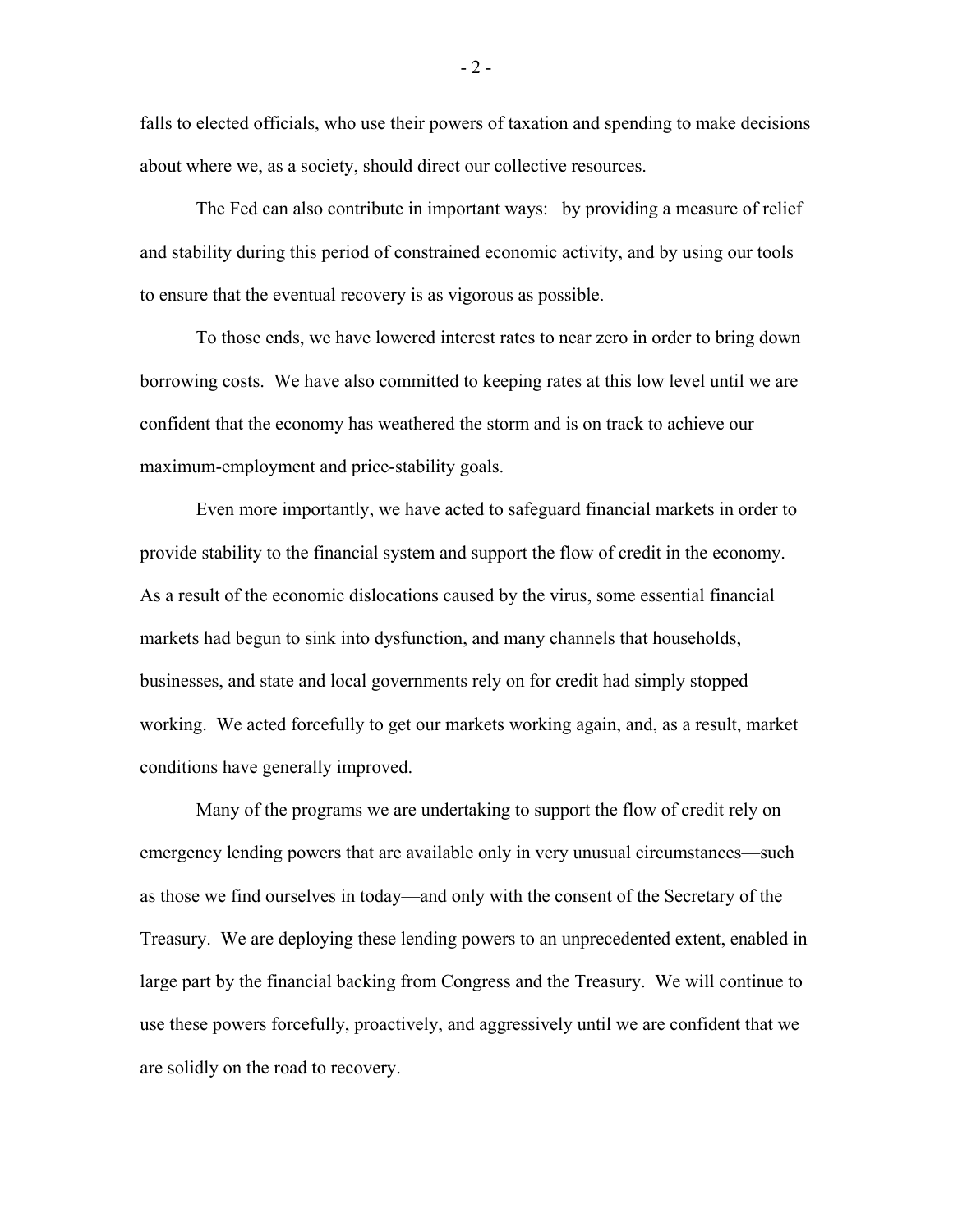I would stress that these are *lending* powers, not *spending* powers. The Fed is not authorized to grant money to particular beneficiaries. The Fed can only make secured loans to solvent entities with the expectation that the loans will be fully repaid. In the situation we face today, many borrowers will benefit from these programs, as will the overall economy. But there will also be entities of various kinds that need direct fiscal support rather than a loan they would struggle to repay.

Our emergency measures are reserved for truly rare circumstances, such as those we face today. When the economy is well on its way back to recovery, and private markets and institutions are once again able to perform their vital functions of channeling credit and supporting economic growth, we will put these emergency tools away.

None of us has the luxury of choosing our challenges; fate and history provide them for us. Our job is to meet the tests we are presented. At the Fed, we are doing all we can to help shepherd the economy through this difficult time. When the spread of the virus is under control, businesses will reopen, and people will come back to work. There is every reason to believe that the economic rebound, when it comes, can be robust. We entered this turbulent period on a strong economic footing, and that should help support the recovery. In the meantime, we are using our tools to help build a bridge from the solid economic foundation on which we entered this crisis to a position of regained economic strength on the other side.

I want to close by thanking the millions on the front lines: those working in health care, sanitation, transportation, grocery stores, warehouses, deliveries, security including our own team at the Federal Reserve—and countless others. Day after day, you

- 3 -